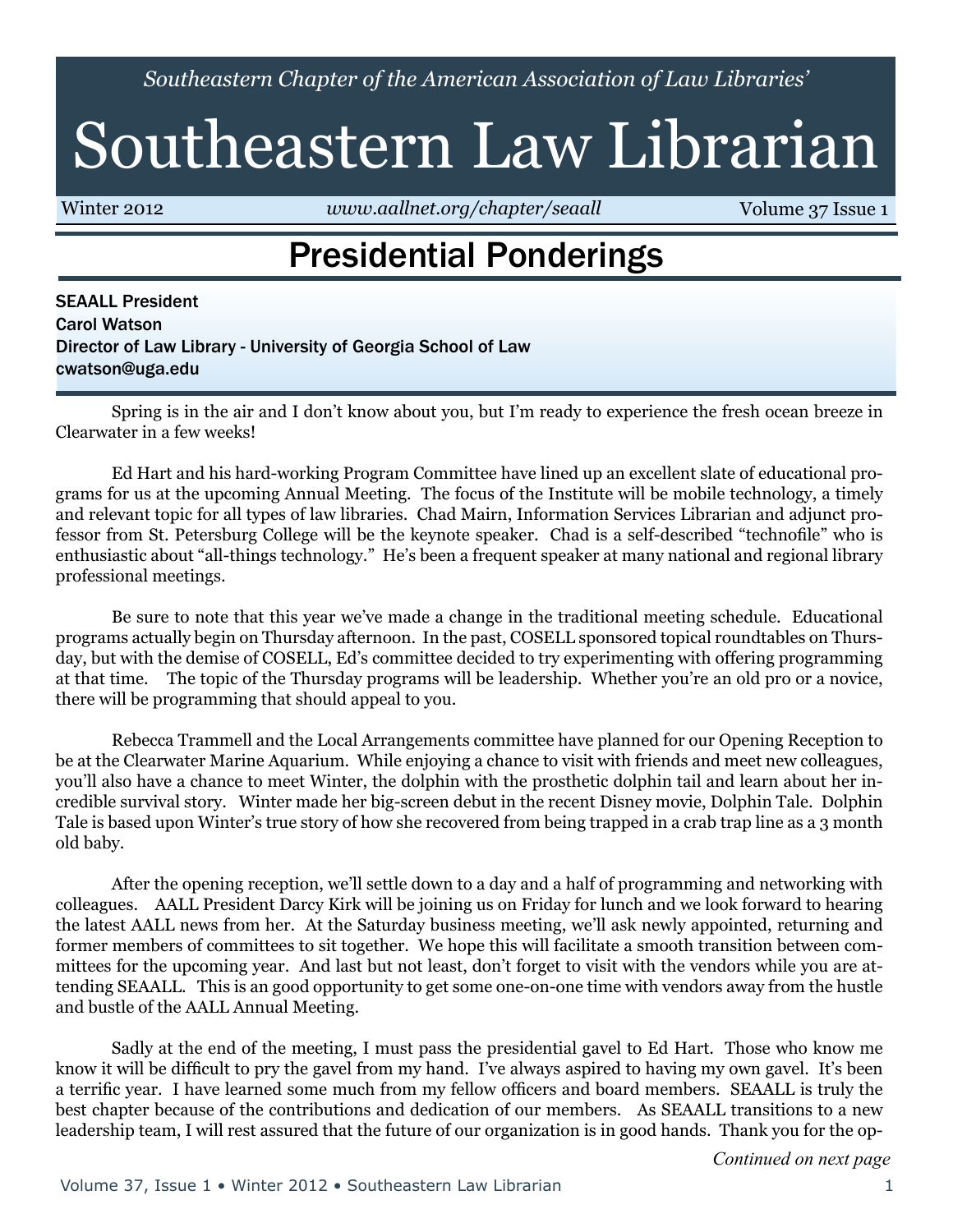#### *Presidential Ponderings - From Previous Page*

portunity to serve as President of this outstanding organization.

I look forward to meeting those of you who will be able to attend our Annual Meeting in Clearwater. If I haven't personally met you yet, please stop by and introduce yourself to me. The warmth and friendliness of our organization never ceases to amaze me and I value the opportunity to get to know our members. See you in Clearwater!

### **Contents**

- **1 -- Presidential Ponderings** *by Carol Watson*
- **3 -- Resource Driven Relationships** *by Adrienne DeWitt*
- **4 -- The Long Arm of the Law Library: Law Libraries and Community**

**Outreach** *by Steven Richardson*

- **7 -- SEAALL Library Profile**
- **9 -- Southeastern Law Librarian Submission Guidelines**
- **10 -- 2012 SEAALL in Clearwater**
- **11 -- Editors Note: The Perfect Time for a Beach Trip** *by Brian C. Barnes*
- **12 -- Service to SEAALL**
- **13 -- SEAALL Financial Report**
- **14 -- SEAALL Officers 2011 2012**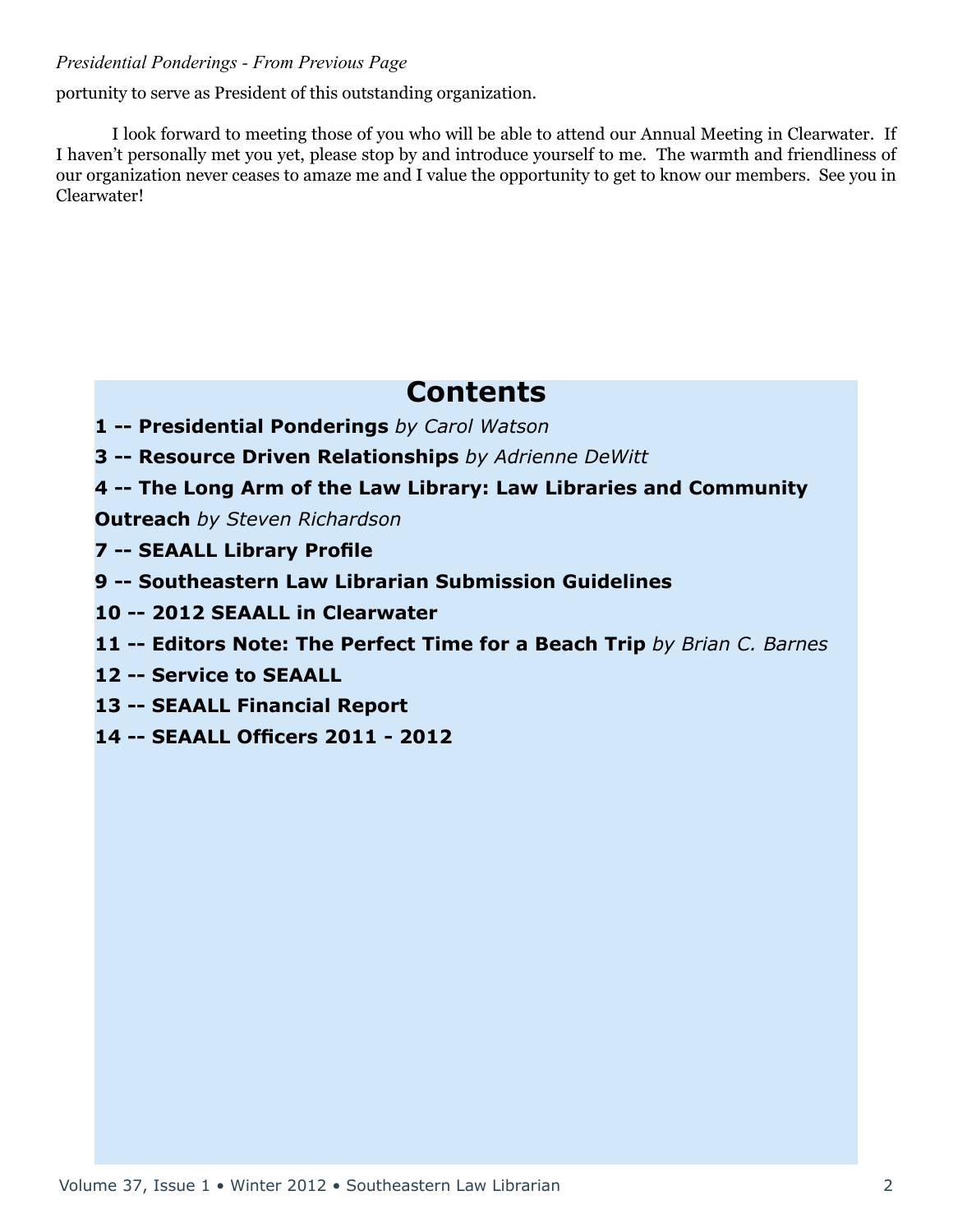### Resource Driven Relationships

### Adrienne DeWitt Reference Librarian / E-Resource North Carolina Central University Law Library adewitt1@nccu.edu

In this time of budget cuts and diminishing resources, it may seem counter-intuitive to cultivate a library/vendor relationship. Regardless of the times, however, libraries and vendors actually share a common goal: Libraries want to keep their resources and vendors want to keep providing libraries with resources. As a new e-resource librarian, I wanted to promote these materials while at the same time get to know our library's e-resource vendors.

One simple way to cultivate a library/vendor relationship is by asking for small amount of "vendor swag" for promotional purposes. Even in today's poor economy, vendors are often generous with providing small amounts of swag for various library events. Not only do students enjoy this free merchandise, but also handing out complimentary items improves the library's good will. More importantly, there may be a positive impact on the future of library resources. Vendor swag helps increase resource name recognition, and as a result these promotional items can help improve user statistics. This has been our experience at North Carolina Central University School of Law library.

Each semester, our library is tasked with the responsibility of resource promotion. One of the ways that we promote our resources is through tabling. In tabling, a reference librarian sets up a promotional table outside of the library for a brief period of time. Vendor swag is useful addition to a table because it creates an eye-catching display, gives librarians a talking point, and students are often enticed by the promise of something free. Having captured our students' attention, the librarian has an opportunity to discuss their information needs and to encourage the use of the resource.

Our user statistics prove that tabling has had a positive impact here at NCCU. For example, during the fall semester the library promoted HeinOnline as a resource for seminar papers and journal articles. At the end of the semester, we collected our annual year-end statistics, and Hein reported over 1800 article visits between the months of August to December. This is in comparison to the 2011 spring semester, when the library did not actively promote Hein. That spring semester, user statistics reported only reported 1100 article visits. As a result of these statistics, the library is now focusing on promoting other resources to see if tabling will have the same statistical impact.

A simple email requesting vendor swag also snowballed into an opportunity for vendor-led training. After contacting our Bloomberg BNA representative for promotional materials, Bloomberg BNA responded by asking if our institution would like to have the opportunity to have a representative present a short workshop to our students. Our library quickly agreed, and late in October, our Bloomberg BNA representative came for a day of presentation and tabling. As a result of her visit, our Bloomberg BNA representative signed up several students for Bloomberg BNA email alerts.

There is, however, a caveat when dealing with vendors and asking for vendor swag. After one of our vendors generously sent a significant amount of promotion material, it was decided that our library could no longer offer that particular resource. Once the vendor learned that the resource was cancelled, he immediately called to express dismay, and to remind of us of the promotional items sent to promote his resource. While the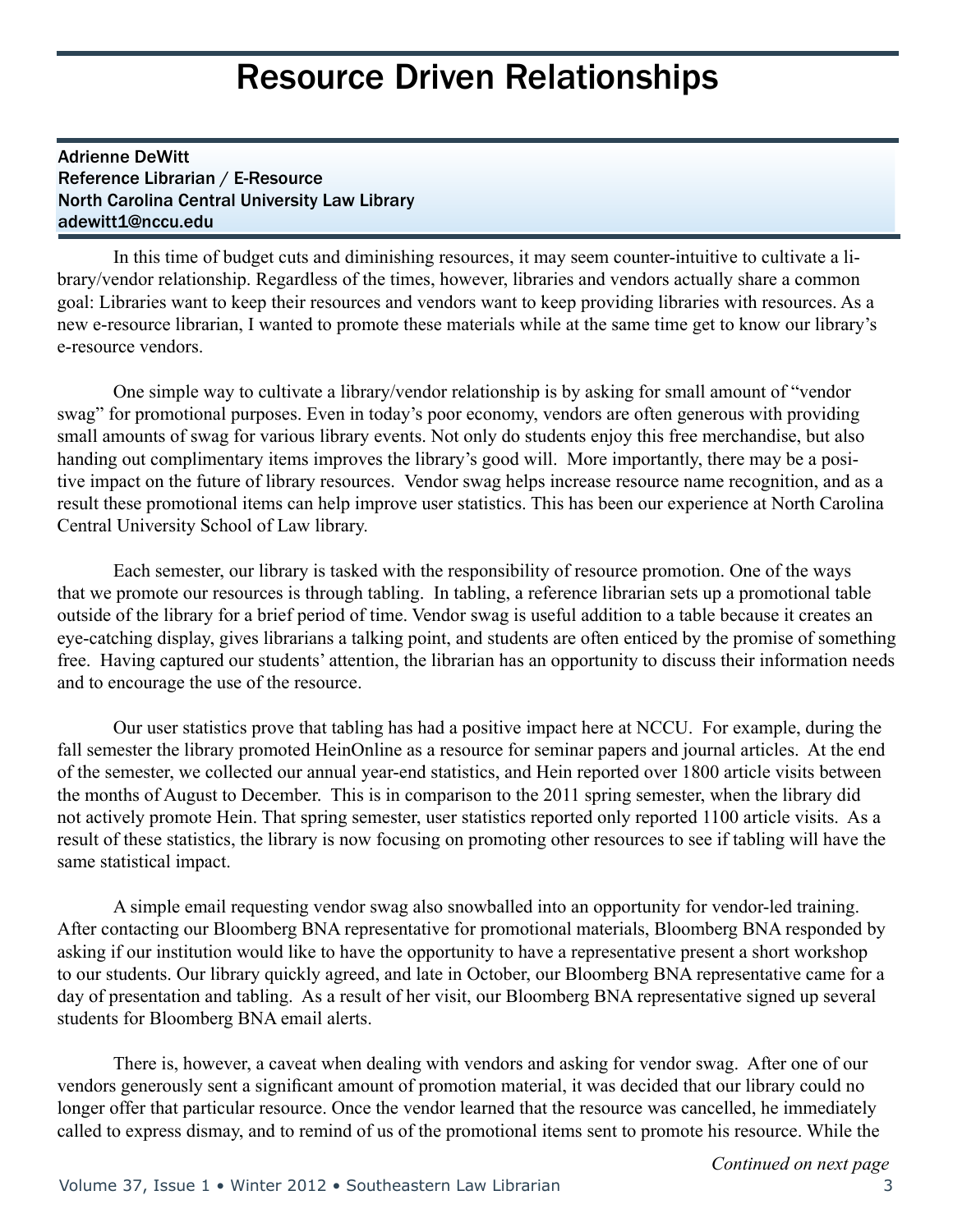#### *DeWitt Article - From Previous Page*

library considered returning the swag, it was determined that it could be used to promote other resources provided by the same vendor.

In the end, for those who think that it may be easier to not contact vendors during these difficult economic times, consider the fact that vendors and librarians share similar goals. A short email, a small amount of vendor swag, and a library promotional event can have a positive impact on several facets of librarianship.

# The Long Arm of the Law Library:

Law Libraries and Community Outreach

Steven Richardson MLIS Candidate (expected date Aug. 2012) University of Kentucky steven.richardson@uky.edu

As a SEAALL Scholarship winner for 2011-2012, I have been asked to write an article concerning a topic that we have discussed in library school and how it applies to law librarianship. One of the few topics that has been consistent across all of my classes so far has been the importance of libraries fulfilling their mandate to serve those in need of assistance. In many ways, law librarians are fortunate in having a largely defined group of users, whether members of a particular law firm, the students and faculty of a university or practicing attorneys doing research. There is, however, another group of users, who may not be receiving the attention that they need: pro se researchers.

While many academic and public law libraries are accustomed to assisting pro se researchers in the course of their reference services, there is very little outreach to the greater community to encourage them to engage in pro se research. There are many reasons for this, such as insufficient staff to handle the extra load, librarians are reluctance to encourage people to engage in pro se representation, or a simple lack of contact with community organizations that would help promote the law library. None of these reasons, though, should be expected to nullify the fact that our mandate is to serve all members of the community who need access to the law.

In the absence of research assistance from law librarians, many people will go to their public libraries for legal help. Having worked in both a law library and a public library, I have seen this personally. Public librarians though are not equipped to give the level of guidance that a law librarian can provide. At a public library, even reference librarians may not fully understand the difference between a statute and a regulation nor where to find them. In failing to reach out to the community at large, law librarians have created a situation where we are not fulfilling our mandate, and instead placing that burden on the shoulders of people who are not equipped to bear its weight.

Seeking legal information is difficult enough for English speaking people, but for persons of Limited English proficiency, the problem is greatly exacerbated. Many immigrants to this country come from code based systems. And therefore lack an understanding of the common law. Public librarians are not sufficiently versed in the differences in foreign legal systems to explain how to begin researching a legal problem to someone who does not understand our system. Community groups who assist LEPs do not have the resources for legal research, beyond perhaps a few pamphlets.

*Continued on next page* Law libraries are the best possible resource for these people to use, but many of us have not adequately Volume 37, Issue 1 • Winter 2012 • Southeastern Law Librarian 4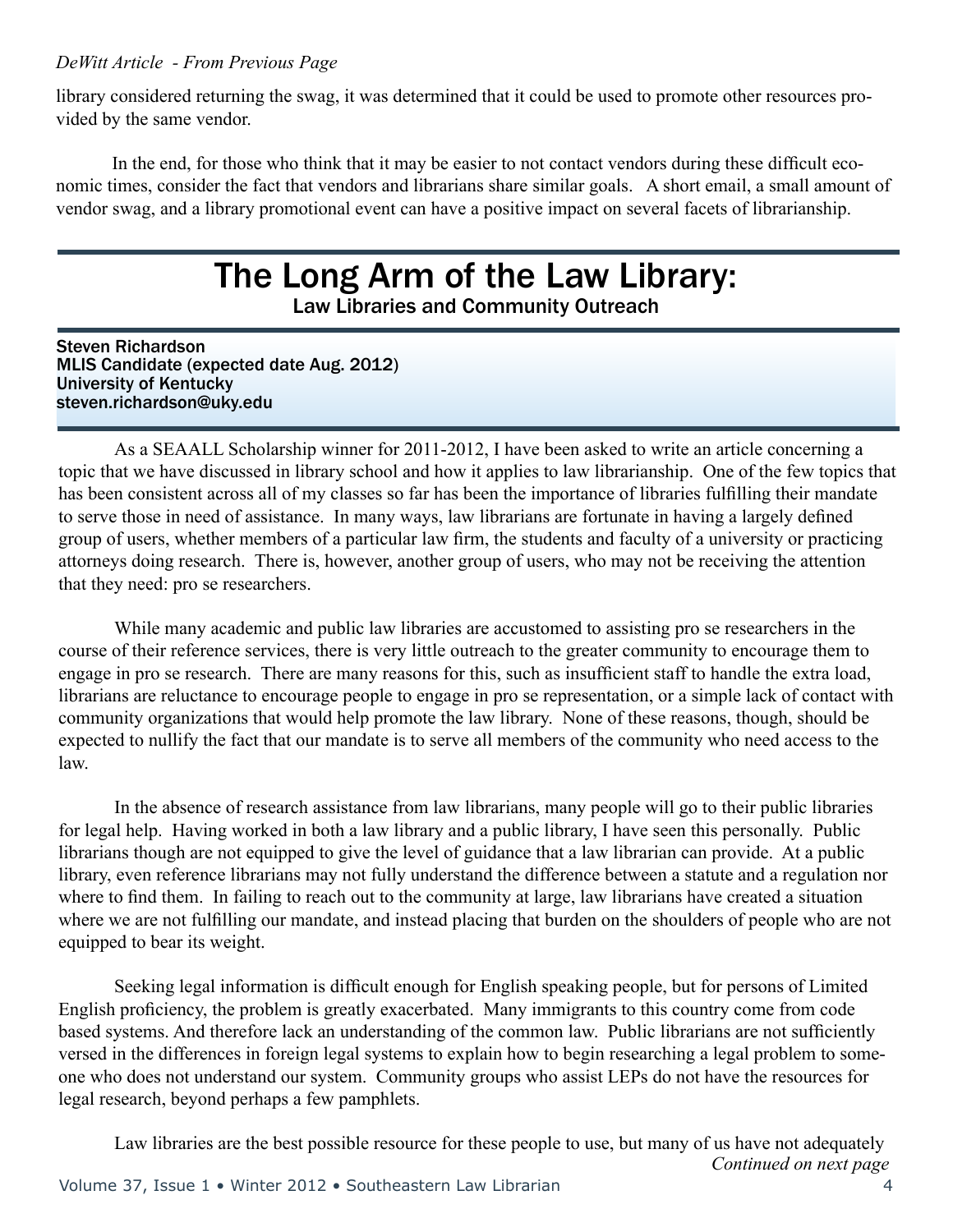#### *Richardson Article - From Previous Page*

marketed ourselves as being available to them. Given that many LEPs lack the resources for legal representation, it should be natural for them to begin researching their issues at publicly accessible law libraries. Sadly, it has not been my experience that this is at all common. I have personally seen Spanish speakers go to their local public library branch looking for information on powers of attorney and others who needed information on how to find statutes. I asked these patrons why they did not go the law library at the university and they said that they did not know that the library was open to the public. If the people who most need our assistance are not receiving it, then we have failed at our most basic mandate.

What can we do to remedy this? Well, several options present themselves. The first is marketing. We can ally ourselves with community groups to make sure that people know what resources we have available. This solution will work not only with LEPs, but with native speakers as well. It may take some time to establish connections with these community groups and to learn how to market ourselves outside the legal and academic communities, but it is necessary to reach the people who in many ways most need our assistance.

In order to reach out better to LEPs, law libraries should also focus on language skills and cultural competency whenever possible. This may be accomplished by focusing on relevant skills when hiring, or by encouraging current law librarians to gain additional language skills and providing them with the necessary resources. This ensures that when LEPs do come for reference services, the reference staff will be able to help them. Even for non-native speakers who are proficient in English, it can be helpful to explain complicated concepts in their primary language. With many universities also employing large numbers of foreign born professors, this could be a real boon for the university.

These suggestions should help address the issue for individual libraries. But there are steps that can be taken by the profession as a whole to solve this problem as well. The first step is a change in mindset. We must remember that we are members of not only the legal community but also the community at large, and then adjust our focus accordingly. The second step is to add greater diversity, especially linguistic diversity, to the profession. This is a perennial issue, but one that will become more and more important as the demographics of the United States change.

This will not be an easy process. Issues like funding, time and inertia will always inhibit major changes like the ones I have suggested. My classes have driven home to me, though, that libraries must provide equal access to all members of the community, not just those who present themselves to us. By making these changes, both at the individual librarian or library level, and in the profession as a whole, we can begin to meet our mandate of serving all members of our community.

This Newsletter is provided in a paperless format.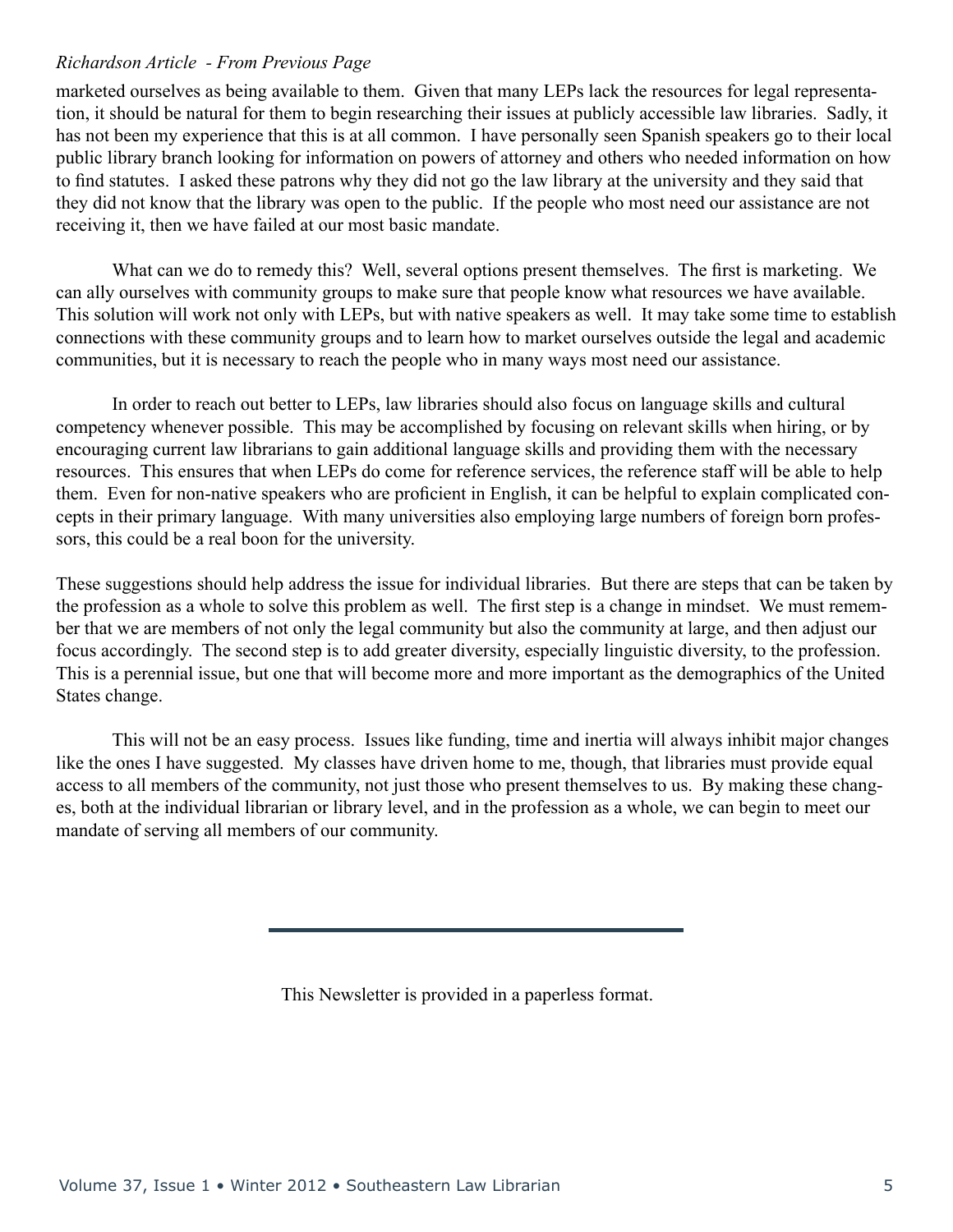# Going to school? Need money? Apply here…

Did you know the American Association of Law Libraries has several important scholarships to assist present and future members of our profession to achieve their goals? These scholarships provide valuable assistance to present and future law librarians across all types of member libraries.

**Educational scholarships** to help those working towards various types of degrees and for continuing education courses

The **George A. Strait Minority Scholarship** provides valuable assistance to members of recognized minority groups intending to pursue a career in law librarianship.

The **LexisNexis John R. Johnson Memorial Scholarship** is open to any candidate who applies for any of the AALL Educational Scholarships.

The **Marcia J. Koslov Scholarship**, jointly established by AALL and member Marcia J. Koslov, assists librarians in state, court or county libraries who wish to pursue a continuing education course or a professional development opportunity.

For more information about our scholarships and to see a list of past recipients please visit <http://www.aallnet.org/main-menu/Member-Resources/scholarships>

For applications visit <http://www.aallnet.org/main-menu/Member-Resources/scholarships/Scholarship-Applications>

# The SEAALL 2012 Community Service Project for the [2012 Clear-](http://www.law.stetson.edu/library/seaall.php)

[water/Tampa, FL meeting](http://www.law.stetson.edu/library/seaall.php) will benefit [CASA](http://www.casa-stpete.org/missionhistory.htm), Community Action Stops Abuse. CASA's "vision is a community without violence so that home is a safe place… while its… mission is to raise our voices against violence through advocacy, empowerment, and social change."

CASA has a [wish list](http://www.casa-stpete.org/wishlist.htm) of items that can be found [here.](http://www.casa-stpete.org/wishlist.htm)

How can you donate? You can:

- make an [online donation](https://dnbweb1.blackbaud.com/OPXDONATE/AddDonor.asp?cguid=959F8AFD%2DBCEC%2D4948%2D9B7B%2DFC8C28050454&sTarget=https%3A%2F%2Fdnbweb1%2Eblackbaud%2Ecom%2FOPXDONATE%2Fdonate%2Easp%3Fcguid%3D959F8AFD%252DBCEC%252D4948%252D9B7B%252DFC8C28050454%26dpid%3D18293&sid=0F2E003E%2DCB85%2D4BCB%2D8453%2D74B06000C5F9) directly to CASA. The link to the online donation URL is embedded here ;

- send a check or an item from the wish list directly to CASA @CASA P.O. Box 414 St. Petersburg, FL 33731

- bring an item to the SEAALL meeting and a drop off box will be available at the meeting.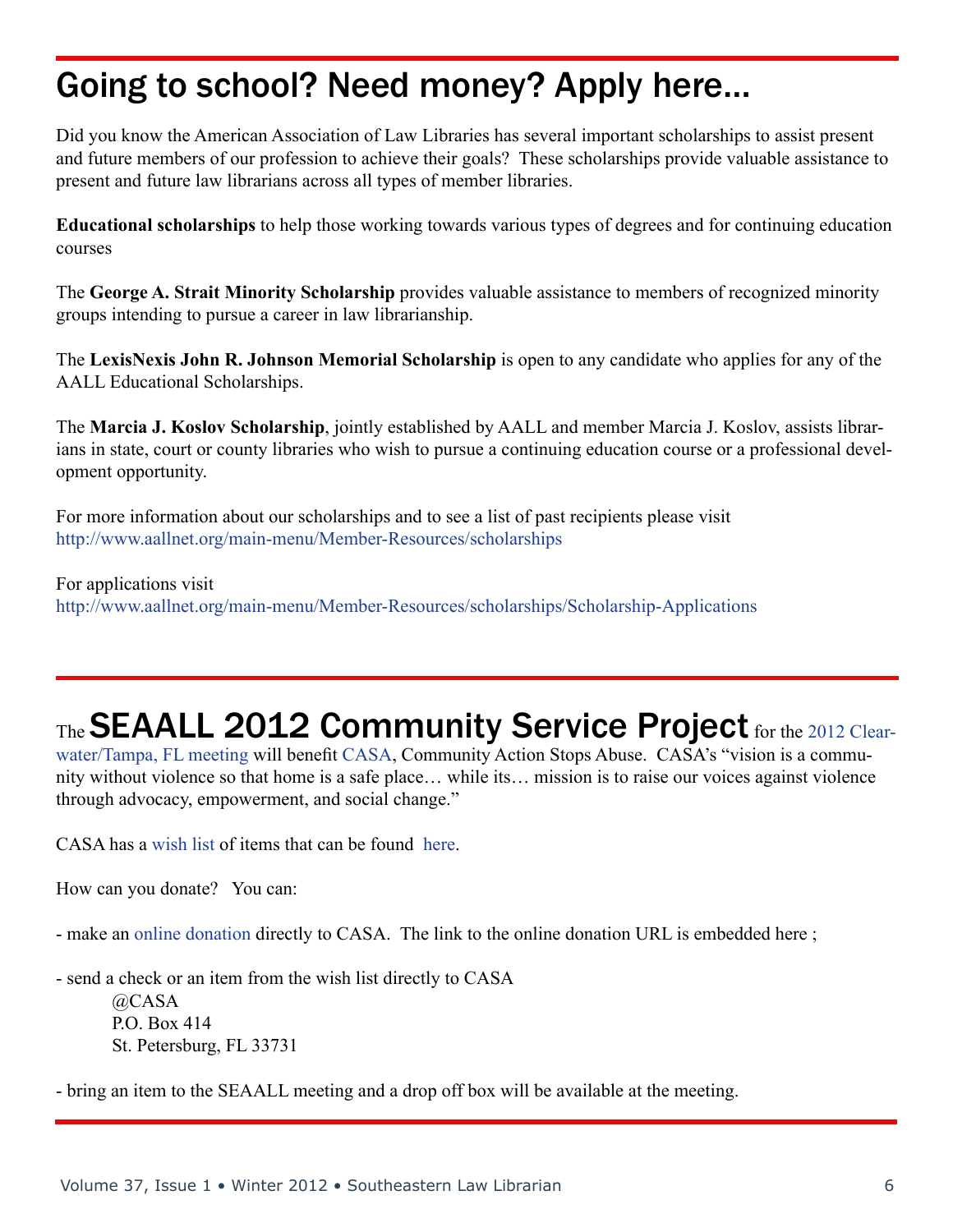# SEAALL Library Profile Hugh F. MacMillan Law Library at Emory University School of Law

Information by Richelle L. Reid, Layout by Brian Barnes



Built in 1995, the Hugh F. MacMillan Law Library is a 70,000 sq. ft. contemporary facility located on the campus of Emory University. The modern architectural design of this facility is anchored by Emory's School of Law and situated near the Emory University Hospital complex.

To accommodate the research needs of our faculty, students, and public patrons, the library holds a collection of more than 400,000 volumes, subscribes to more than 60 databases, and houses a feature film DVD collection and other law-specific special collections. The library is also a depository for both United States and European Union government docu-

ments, and has an extensive collection of international and UN materials. The law library has a rare book collection and a new Archives Room which maintains the records of Emory University School of Law, the Feminism and Legal Theory Project, the Center for the Study of Law and Religion, the Emory Law WWII Oral History Project and other distinguished collections.

MacMillan Law Library is one of Emory's nine university libraries; accordingly, patrons have access to the university's trove of over 3.4 million print and electronic volumes, nearly 700 separate databases and the university's Manuscript, Archives, and Rare Book Library (MARBL).





MacMillan Law Library's patrons and visitors are sure to observe its unique art collection, which features art exhibits changed three times a year, showcasing the talents of local artists. While MacMillan is not an art gallery in the traditional sense, the unique installments add variety and interest to the library space and are popular with library patrons and visitors. The exhibits include photographs, paintings, and other artistic media, which enhance or complement the library's contemporary design and décor. Information about our current exhibit is available at [http://library.law.](http://library.law.emory.edu/index.php?id=6441) [emory.edu/index.php?id=6441](http://library.law.emory.edu/index.php?id=6441) .

Volume 37, Issue 1 • Winter 2012 • Southeastern Law Librarian 7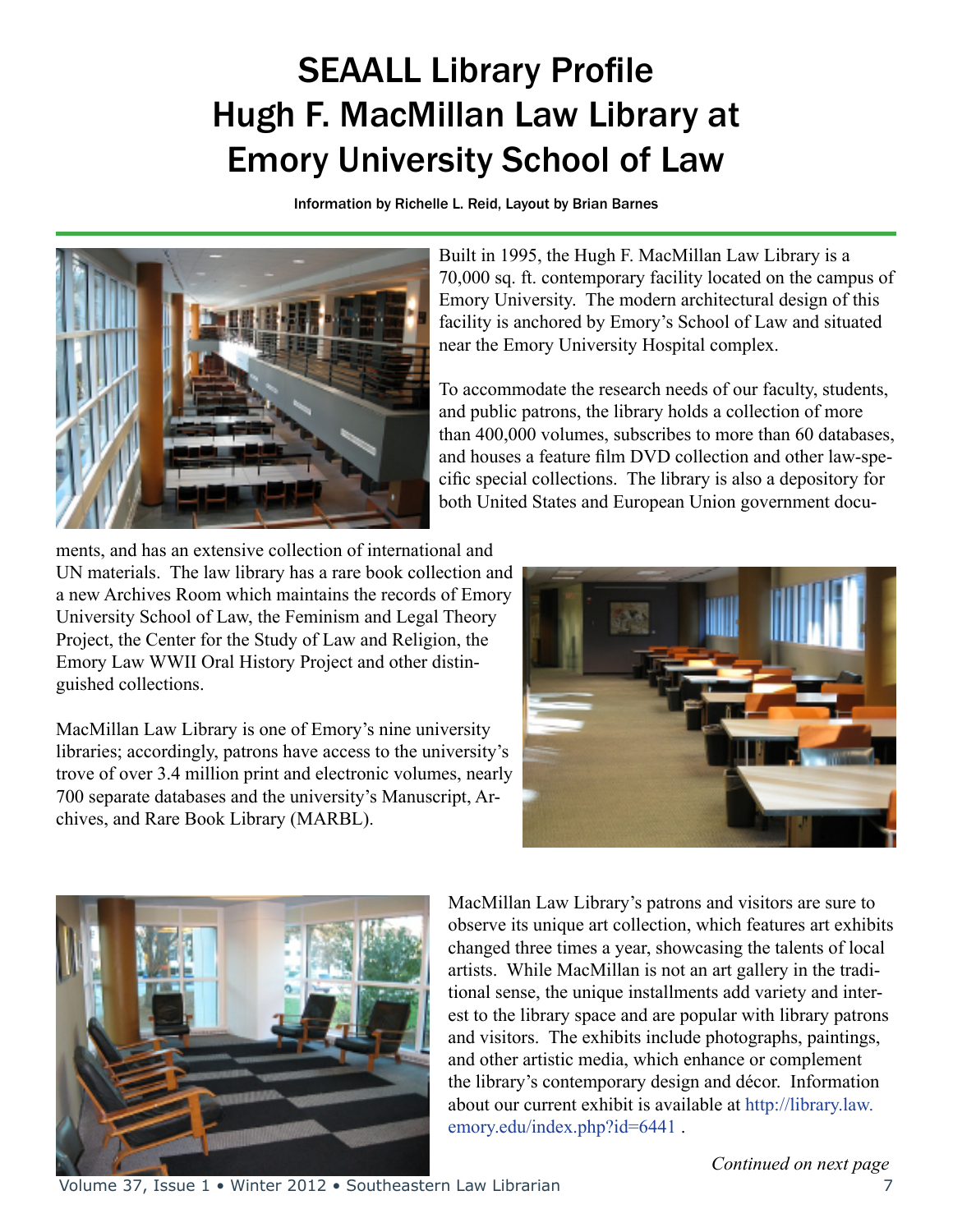### *SEAALL Profile - From Previous Page*

Apart from MacMillan's beautiful aesthetics, we are most proud of the creative energy of our staff of librarians and paraprofessionals. Our staff offers superior reference and access services to faculty, students, the local bench and bar, and to the general public. Our librarians have developed subject guides on many legal topics – from bankruptcy to election law.

The law library also offers specialized classes on legal research and courses tailored for newly matriculated international students. This school term, our staff created two survival guides for new students and distributed them during orientation week. Now popular with students and visiting patrons, these guides serve as a quick reference to the organization of the library's collection, resources and policies as well as recommendations on campus and local hotspots for university resources, dining, and entertainment.

MacMillan Law Library is designed to accommodate up to 516 patrons. It combines carrels, tables, and comfortable chairs in seating areas bathed in natural light. The library also offers seven study rooms, most of which are equipped with smart boards or audio/visual equipment. MacMillan Law Library features free top-of-the-line scanners, a computer lab, and wireless connectivity throughout the library.

To learn more about MacMillan Law Library, visit our website at <http://library.law.emory.edu/>.

# The Membership Development Committee is now accepting applications for mentors and mentees!

Whether you're a newer member looking for advice, an experienced member hoping to give back to your profession, or a mid-career member contemplating a job change, [AALL's Mentor Program](http://www.aallnet.org/main-menu/Member-Resources/Mentoring) is a valuable resource.

AALL's Mentor Program provides:

**Newer members**: an informal, personal source of valuable insight and advice on charting your career path as a law librarian

**Experienced members**: an avenue to lend your knowledge and experience to promising new members of the profession and strengthen the future of the law librarianship

**Mid-career members**: a network to consult if you're contemplating a move to another type of library or taking on a new job responsibility

Whether or not you've participated as a mentor or mentee in the past, the AALL Membership Development Committee welcomes all applications.

To ensure a mentor/mentee match prior to the July 2012 Annual Meeting, please submit your form by Friday, April 13:

### [Register for a mentor](http://www.aallnet.org/main-menu/Member-Resources/Mentoring/mentee.html) ----- [Be a mentor](http://www.aallnet.org/main-menu/Member-Resources/Mentoring/mentor.html)

This year's applications allow for more specificity that will help the Membership Development Committee create pairings more tailored toward the preferences of both mentors and mentees. Plus, mentors can register to become [Spot Mentors](http://www.aallnet.org/main-menu/Member-Resources/Mentoring/spotmentor.html). If you don't have time for an ongoing mentor relationship, considering being a shortterm resource for periodic questions on topics of your choice.

Volume 37, Issue 1 • Winter 2012 • Southeastern Law Librarian 8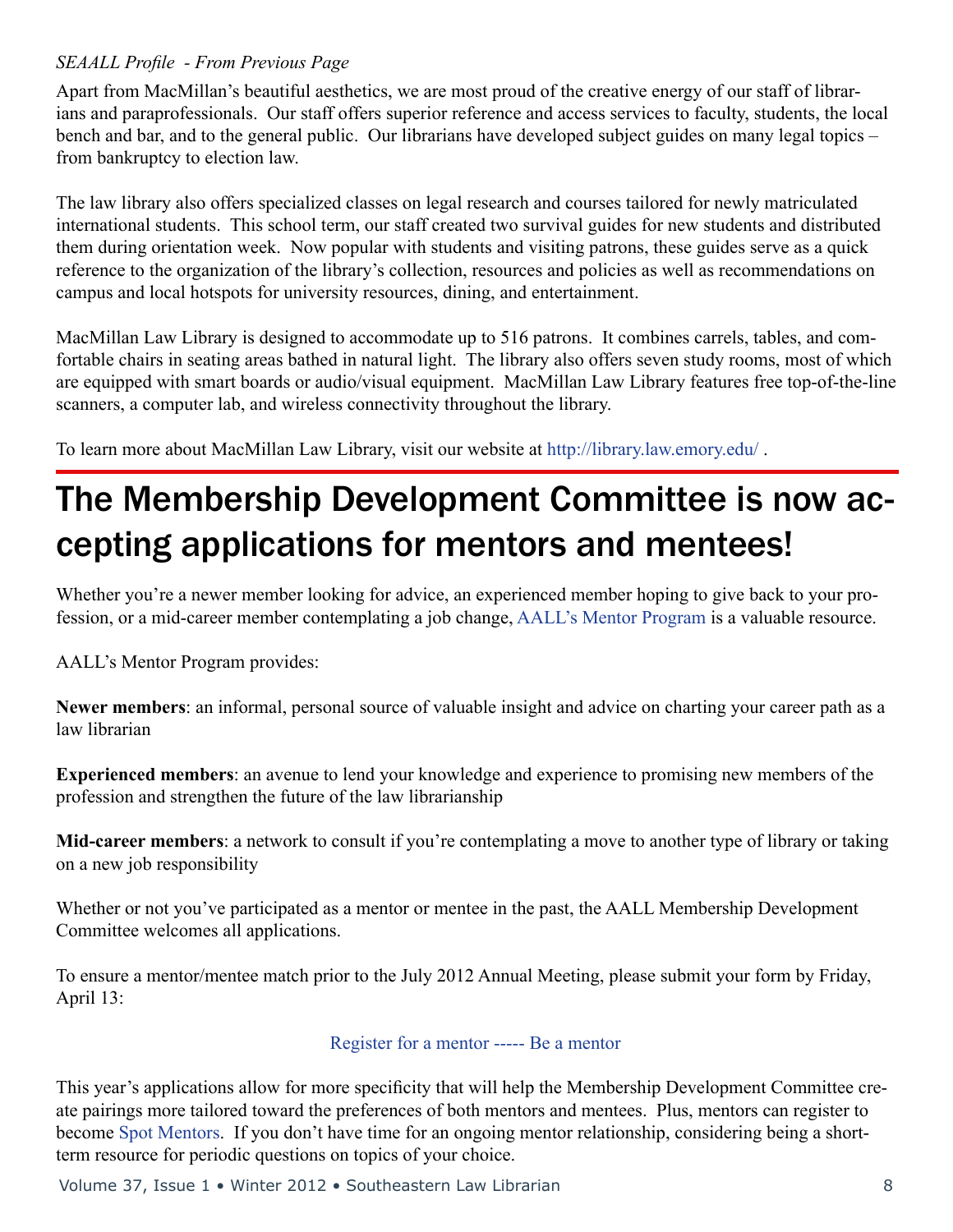# Applications Sought for \$1100 in Research Grants to be Awarded This Spring from the AALL Research Fund: An Endowment Established by LexisNexis

The AALL Research and Publications Committee is accepting applications through Friday, March 30, 2012 for research grants from the AALL Research Fund, totaling up to \$1100.

The committee will award one grant to library professionals who wish to conduct research that supports the research/scholarly agenda of the profession of librarianship. Established with a generous endowment from LexisNexis in July 2000, the annual grants fund large or small research projects that create, disseminate, or use legal and law-related information. Projects may range from the historical (indexes, legislative histories, bibliographies, biographies, or directories) to the theoretical (trends in cataloging, publishing, or new service models in libraries) to the practical (implementation models for collection, personnel, or infrastructure management).

The [AALL Research Agenda](http://www.aallnet.org/main-menu/Member-Resources/grants/research-grants/research-agenda.html) offers suggestions for possible research projects that cover a wide segment of professional interest, including the profession of law librarianship, law library patrons, law library services, legal research and bibliography, legal information resources, and law library facilities. However, projects are not limited to those described in the agenda, and the committee will consider all applications and research projects.

To apply for the grants, all applicants must provide resumes and statements of their qualifications for carrying out their projects. The applications should demonstrate experience with research projects and an understanding of the dissemination and use of legal and law-related information. Priority will be given to individual AALL members or AALL members working in partnership with other information professionals. The grant application and complete guidelines are available at: [http://www.aallnet.org/main-menu/Member-Resources/grants/](http://www.aallnet.org/main-menu/Member-Resources/grants/research-grants/AALL-Research-Fund.html) [research-grants/AALL-Research-Fund.html](http://www.aallnet.org/main-menu/Member-Resources/grants/research-grants/AALL-Research-Fund.html).

The submission deadline for applications is Friday, March 30, 2010. Grants will be awarded and announced in May, 2012. Allocation of the research grants will be at the sole discretion of the AALL Research and Publications Committee. For more information, consult the AALL Research and Publications Committee [website](http://www.aallnet.org/main-menu/Leadership-Governance/committee/activecmtes/researchpub.html) or contact a [member](http://www.aallnet.org/assn/Committees.aspx?code=COM_RESPUB) of the committee.

The Southeastern Law Librarian (ISSN 0272-7560) is the official publication of the Southeastern Chapter of the American Association of Law Libraries. It is published quarterly and is distributed free to all SEAALL members. Editorial comments or submissions should be sent to:

Brian C. Barnes -- Deputy Law Library Director -- Loyola New Orleans -- bcbarnes@loyno.edu

Submissions are preferred to be sent electronically in MS Word format. **Newsletter Deadlines are: Spring -- May 31, 2012 Summer -- August 31, 2012 Fall -- November 30, 2012 Winter -- February 28, 2013**

The opinions in the columns are those of the authors and do not necessarily represent those of SEAALL. The Southeastern Law Librarian is not copyrighted; however, permission should be sought from the authors and credit given when quoting or photocopying materials from the publication.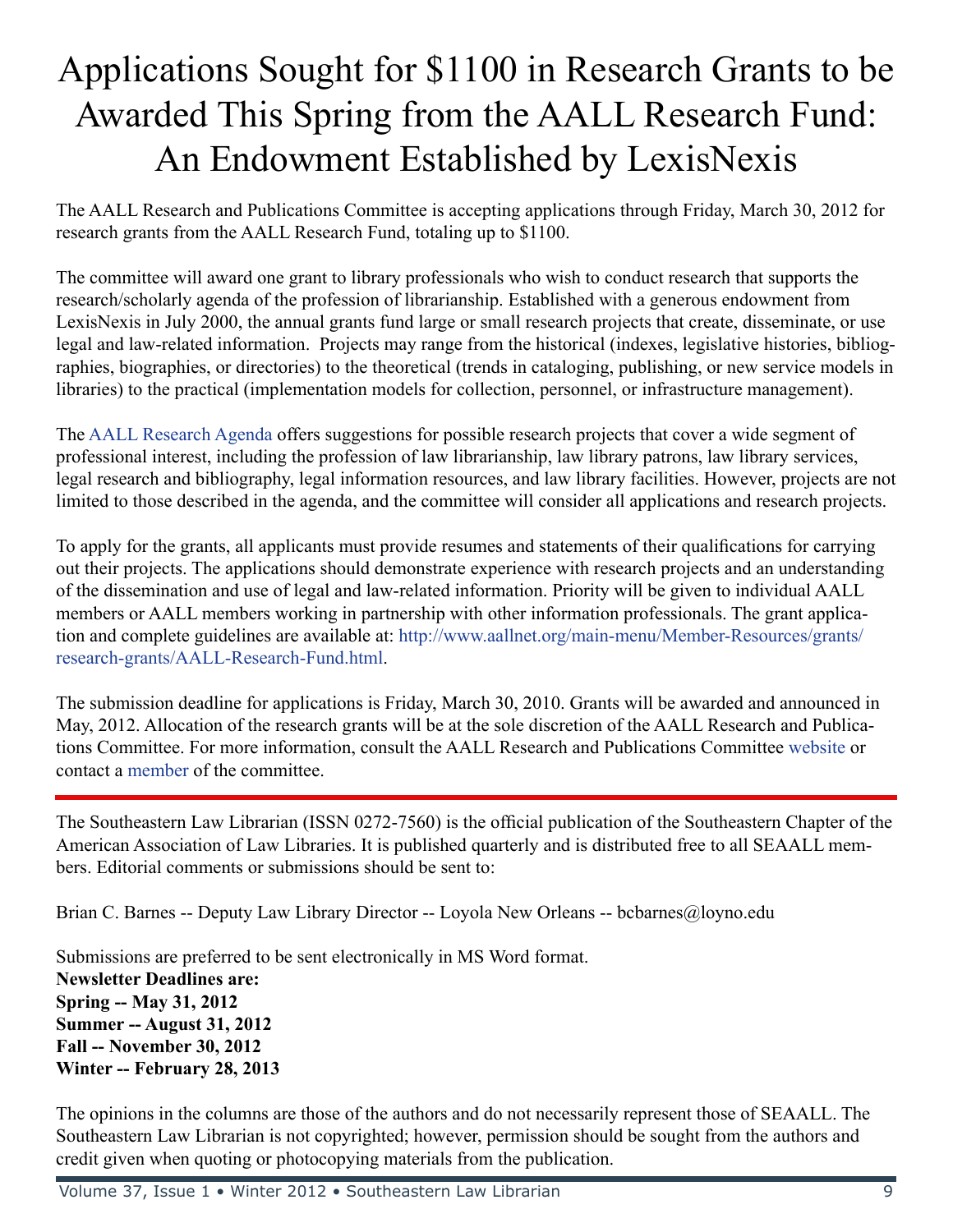# 2012 SEAALL in Clearwater\*

#### Rebecca Trammell

Dolly & Homer Hand Law Library Director, Director of Electronic Education, and Professor of Law Stetson Law

### rtrammel@law.stetson.edu

All of us at **Stetson College of Law** can't wait to welcome you to the upcoming 2012 SEAALL Conference!

Our host hotel, the Hilton Clearwater Beach Resort, is directly on the beach, so you can unwind by strolling along the shore or swimming in the picturesque Gulf of Mexico. The Hilton offers two pools, along with a tiki bar and a playground for the kids. Still, Clearwater Beach is more than just pristine beaches.

The Tampa/St. Petersburg/ Clearwater metropolitan area offers a variety of entertainment options, from cultural and sporting events to fine dining. Many great shops and restaurants are within walking distance of the hotel. Just a short drive from the hotel you will find:

- Salvador Dali Museum [http://thedali.org/](http://thedali.org)
- Busch Gardens, http://buschgardens.com/bgt/
- Historic Tampa Theatre http://www.tampatheatre.org/

If you're a theme park fan:

- Legoland Florida has just opened and is a short 70 miles away http://www.legoland.com/
- If you're considering taking the kids (or yourself) to Disney World, the Mouse is only eighty miles away http://disneyworld.disney.go.com/

If you are a sports enthusiast, we have it:

• The Tampa Bay Lightning http://lightning.nhl.com/ will be playing home games against the Oilers on 3/22 and the Islanders on 3/24.

Interested in baseball spring training? Check it out!

- Pirates in Bradenton http://pittsburgh.pirates.mlb.com/spring\_training/tickets.jsp?c\_id=pit
- Yankees in Tampa http://www.steinbrennerfield.com/
- Phillies in Clearwater http://philadelphia.phillies.mlb.com/spring\_training/tours.jsp?c\_id=phi
- Blue Jays in Duneden schedule out soon http://mlb.mlb.com/spring\_training/tickets.jsp?c\_id=tor
- Braves in Orlando schedule out soon http://atlanta.braves.mlb.com/spring\_training/home.jsp?c\_id=atl

We are sure our location offers something for everyone, and we encourage you to bring the whole family. We have anticipated that some attendees will want to extend their stay beyond the conference dates, and we have worked with the hotel to offer our special conference rate for Sunday March 18, 2012 through Wednesday, March 28, 2012.

What are you waiting for? Get "In Step with the Future," and head to the SEAALL 2012 website to reserve your hotel room: www.law.stetson.edu/library/seaall.php

If we can do anything to help you plan your visit or make it more enjoyable, please email us lawrefgp@law. stetson.edu

\* Reprinted in light of the impending SEAALL conference

Volume 37, Issue 1 • Winter 2012 • Southeastern Law Librarian 10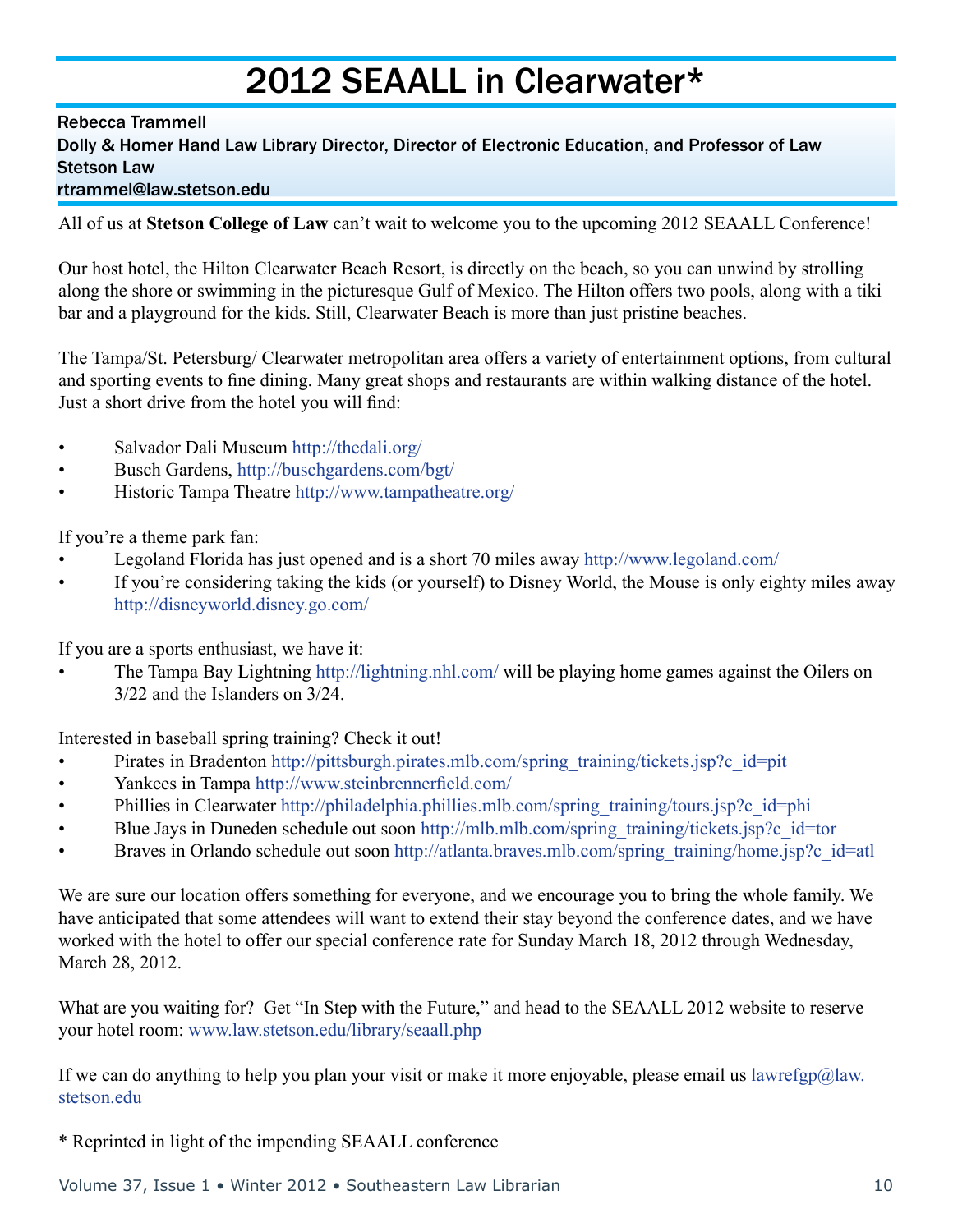### The Perfect Time for a Beach Trip

### Brian Barnes Deputy Law Library Director Loyola University New Orleans - College of Law Library bcbarnes@loyno.edu

As the dreary fog (and even snow for some of you) melts off this spring many librarians will face a bit of a challenge, one of burnout. Now I will freely admit I don't have great answers for "fixing" burnout and I believe that even if we love our jobs they can wear on us over time. However, I do have one thing that helps me personally, what we all get to do in a few weeks if we are lucky enough to go to the SEAALL Conference in Florida, and that is to get away. What better place to get away to than a wonderful place with some sun and sand?

Now, I'm not one to back down from a challenge typically but getting away by going to the SEAALL Conference has so many benefits that anyone who considers it a negative is just foolish. To begin with we get to recharge our batteries with a great locale. We add on to that the fact that many of us will get to catch up with old friends and cohorts. The law librarian community isn't huge and the friends you made over cocktails in Williamsburg or Columbia or Athens can be just what you need to bounce back from a touch of the burnout. Both of these factors are social but perhaps the greatest benefit of the conference is the educational opportunities. If you have been spinning your wheels on a project at work perhaps you will see a different angle. If you have felt directionless with where to go next SEAALL is a place of cool ideas that are being implemented elsewhere.

To close this short editorial I admit the beach setting cannot but help me think of the song "Fun, Fun, Fun" by the Beach Boys. Quite appropriately the lyrics provide: "Seems she forgot all about the library, Like she told her old man about, And with the radio blasting, Goes cruising just as fast as she can now". Now I'm not saying our "old man" is going to take our T-bird away for having fun but that is what the SEAALL Annual Conference is for us, it's fun, it's an enriching experience, and maybe we should listen to Brian Wilson and perhaps not completely forget about the library like our girl in the song.

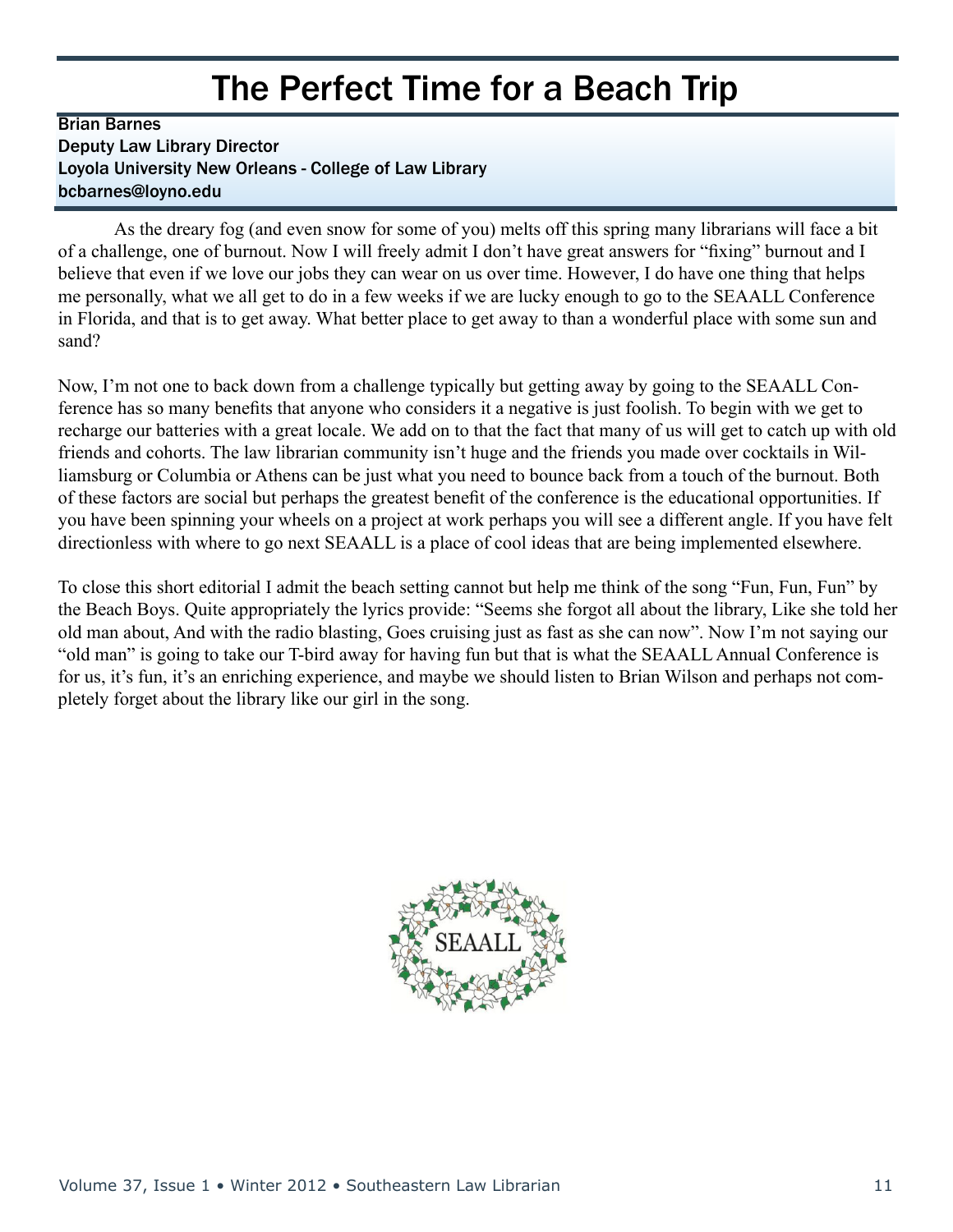# Service to SEAALL Award

The Service to SEAALL Award Committee seeks nominations for the award for 2012 given at the Annual Meeting in Clearwater, Florida. The deadline for submitting nominations is Thursday, March 1, 2012.

The criteria for the award are:

- 1. The candidate must have given special service to the chapter.
- 2. The candidate must have a sustained record of service to the chapter.
- 3. The candidate must have been a chapter member for at least five years.
- 4. Current and immediate past officers are not eligible.

We look forward to reading your nominations. Please send them to swambold@richmond.edu

Past recipients include:

1989 – Ed Edmonds 1990 – Larry Wenger 1991 – Carol Billings 1992 – Hazel Johnson 1993 – Mary Smith Forman 1994 – Betty Kern 1995 – Timothy Coggins 1996 – Pam Williams 1997 – Sally Wiant 1998 – Ed Schroeder 1999 – Kay Todd 2000 – Connie Matzen 2001 – William Beintema 2002 – Sue Burch 2003 – Donna Bausch 2004 – Jim Heller

- 2005 Joyce Manna Janto
- 2006 Carol Avery Nicholson
- 2007 Nancy Johnson
- 2008 Terry Long
- 2009 Anne Klinefelter
- 2010 Sally Wambold
- 2011—Georgia Chadwick

The Committee Karen Douglas Georgia Chadwick Sally Wambold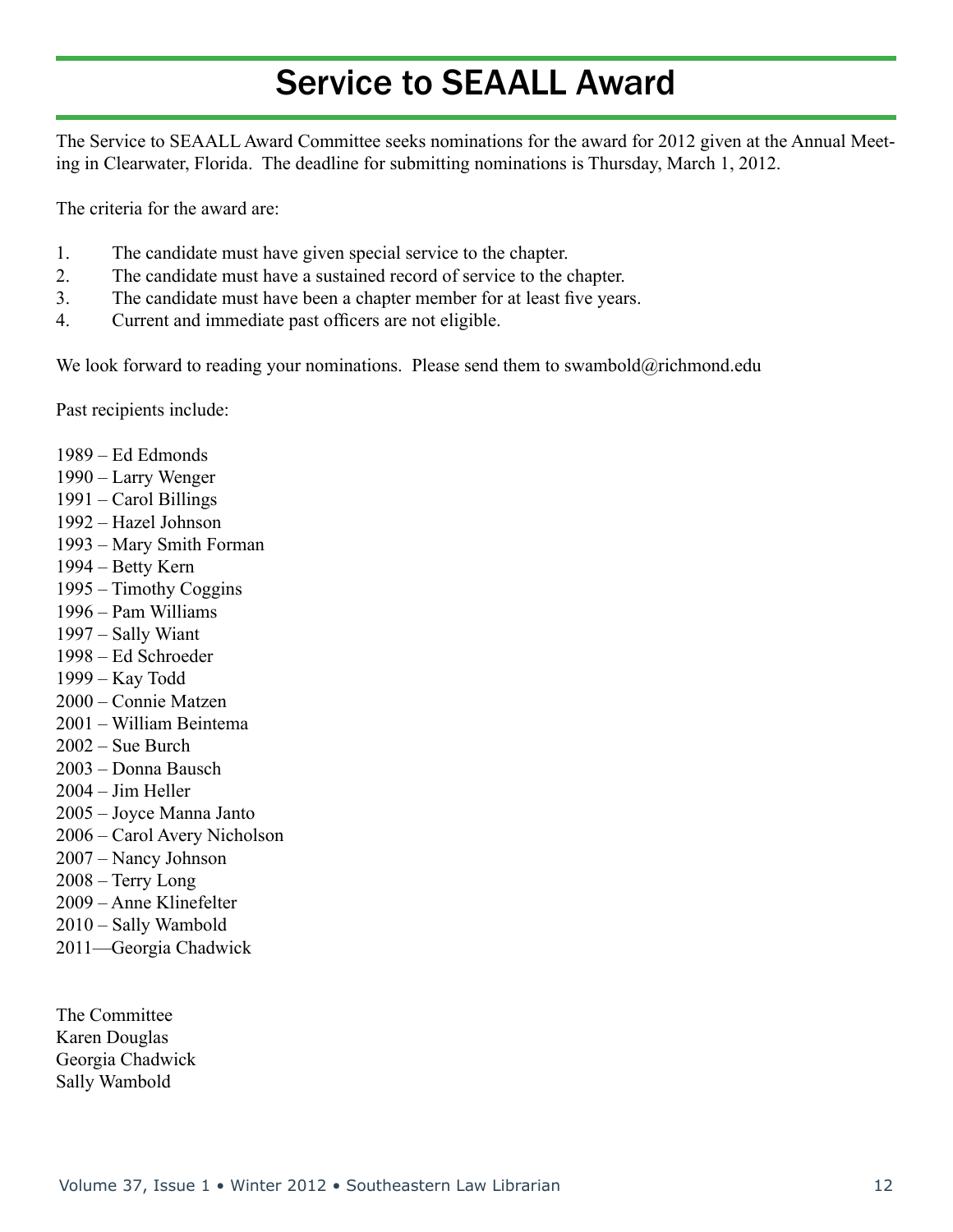# SEAALL Financial Report

| Period of August 5, 2011 - November 30, 2011                                      |                           |                   |            |             |
|-----------------------------------------------------------------------------------|---------------------------|-------------------|------------|-------------|
| OPENING WORKING BALANCE                                                           |                           |                   |            | \$60,122.24 |
| <b>INCOME</b><br><b>MEMBERSHIP DUES</b><br>Student<br>Individual<br>Institutional | 20.00<br>100.00<br>520.00 | 640.00            |            |             |
| STUDENT SCHOLARSHIP REFUND                                                        |                           | 500.00            |            |             |
| <b>TOTAL INCOME</b><br><b>TOTAL WORKING BALANCE</b>                               |                           | 1140.00           |            | \$61,262.24 |
| <b>EXPENSES</b>                                                                   |                           |                   |            |             |
| <b>FREE MEMBERSHIPS</b><br>STUDENT SCHOLARSHIPS<br>Lucile Elliott Scholarship     | 1,600.00                  | 30.00<br>3,100.00 |            |             |
| Mattox Scholarship<br><b>SEAALL 2012 ANNUAL MEETING</b>                           | 1,500.00                  | 719.26            |            |             |
| <b>Transportion Expenses</b>                                                      | 719.26                    |                   |            |             |
| <b>SEAALL ELECTIONS</b><br><b>Online Election Fee</b>                             | 250.00                    | 250.00            |            |             |
| <b>TOTAL EXPENSES</b>                                                             |                           |                   | \$4,099.26 |             |
| <b>CLOSING WORKING BALANCE</b>                                                    |                           |                   |            | \$57,162.98 |
| <b>INVESTMENTS</b>                                                                |                           |                   |            |             |
| Fidelity                                                                          |                           | 6,391.32          |            |             |
| TOTAL INVESTMENTS AS OF Feb. 29, 2012                                             |                           |                   |            | \$6,391.32  |
| <b>TOTAL ASSETS</b>                                                               |                           |                   |            | \$63,554.71 |
|                                                                                   |                           |                   |            |             |

Submitted by Billie Blaine, SEAALL Treasurer